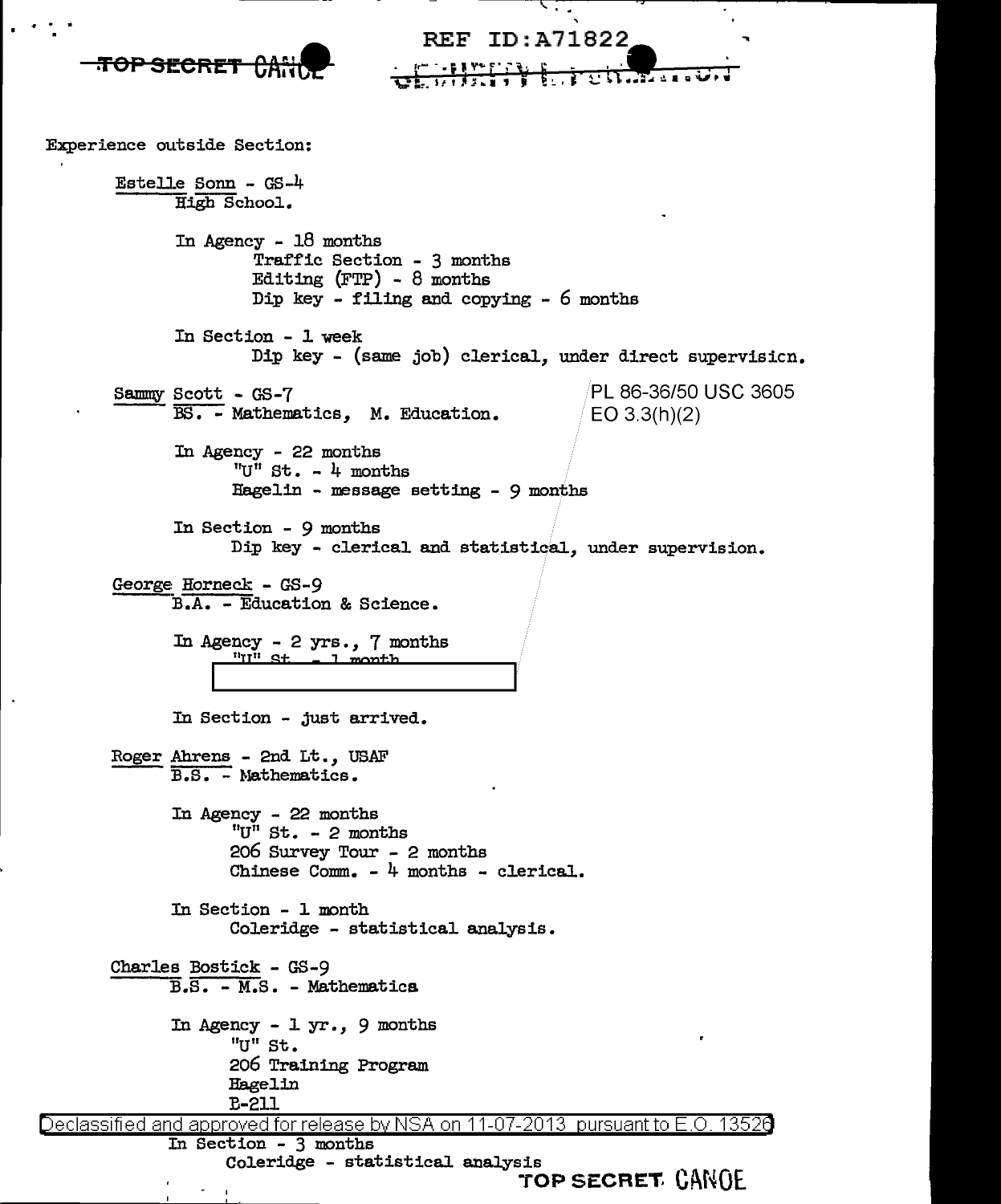

<del>TOP SECRET</del>

 $\phi_{\rm{max}}$  ,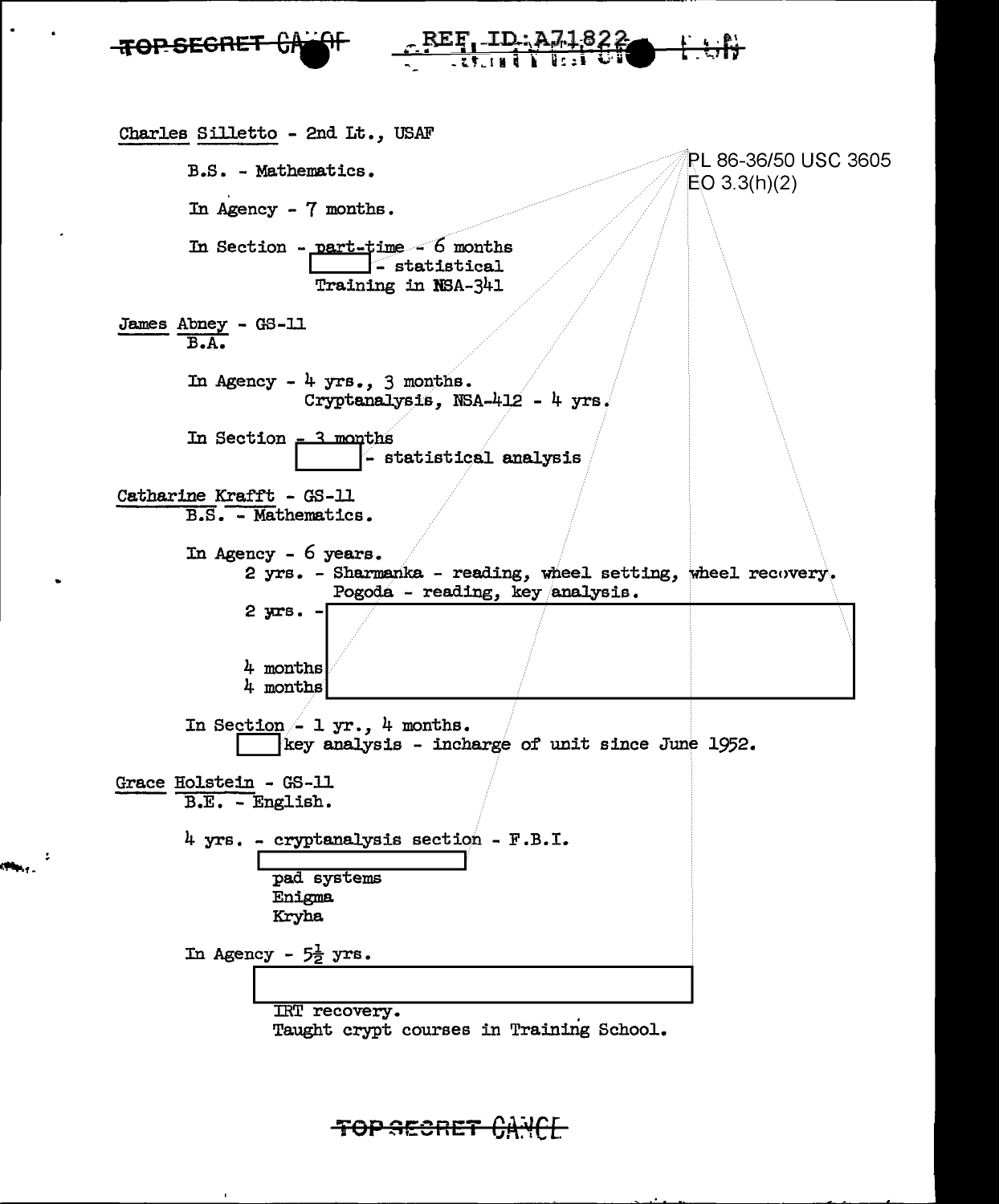

Holstein (Cont'd.)



**REF ID:A71822** 

माजन जिल

In Section - about  $2\frac{1}{2}$  yrs. Left Section for satellite key study about 2 months ago.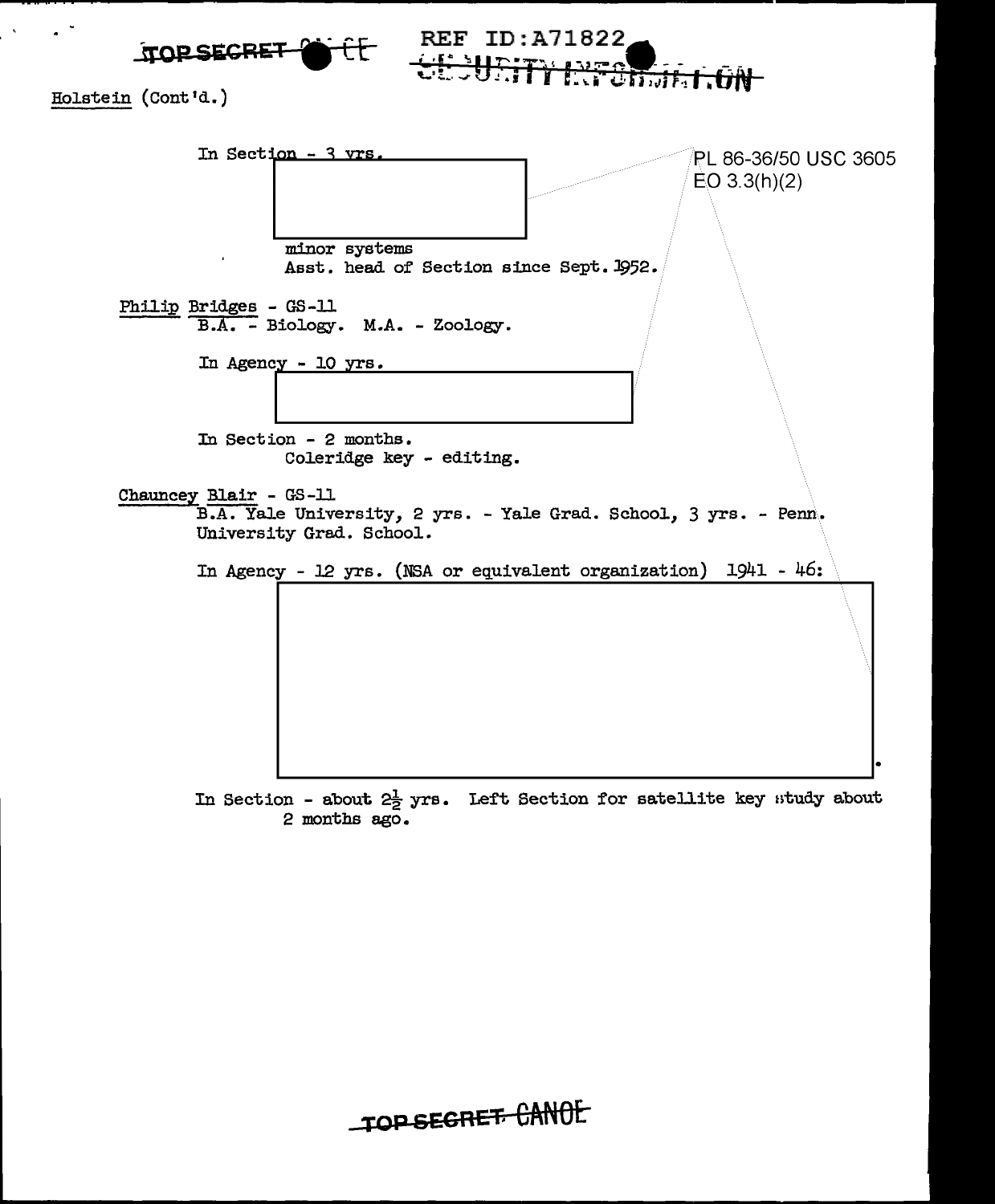



William Lutwiniak - GS-13 High School graduate.

PL 86-36/50 USC 3605  $EO$  3.3(h)(2)

Entered Agency 1 Feb. 1941.

1941-43: German dip---all phases of the double-additive problem; dinomic substitution through tables on 5-figure code; double transposition on 5-figure code. Kryha (old model) as used by commercial firms on German plain and Mosse Code. Simple transposition; grille transposition; enciphered dictionary code; as used by German agents in South America. No work on GEE OTP generation problem or Enigma.

1943-44: All phases of the Jap mainline systems, involving key with normal and square arithmetic on 4-figure codes.

1944-45: Overseas; same as above with accent on exploitation to serve consumer needs in the CBI theater.

Not included above: Scattered work for brief intervals on a wide variety of problems as requested by superiors; considerable consultation on many problems; various courses on math, cipher machines, languages, etc.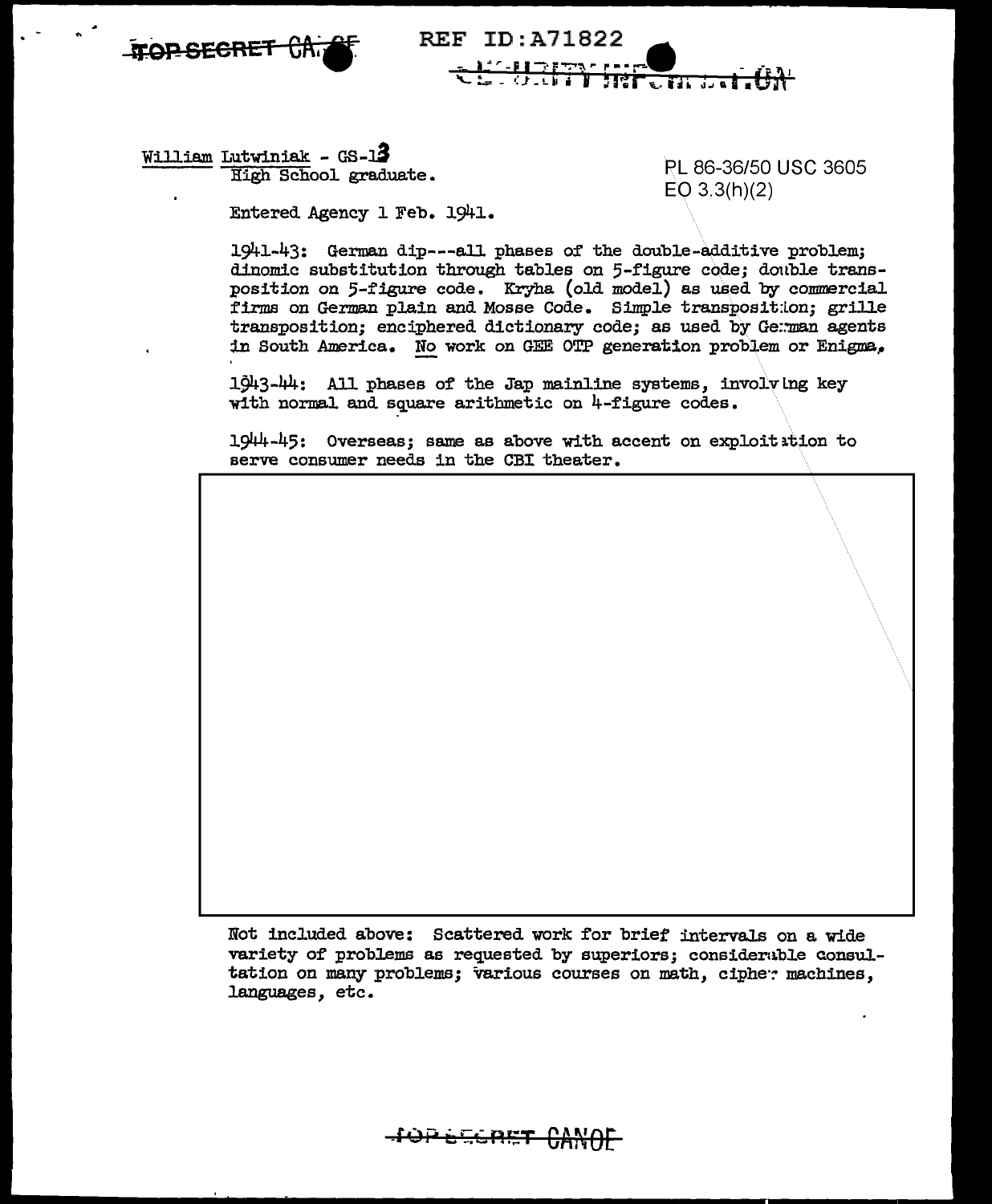

Name: Paul W. Derthick

Grade: GS-13

Title: NSA-724B, Technical Asst. to the Chief, Manual Ciphers Branch.

 $\mathbf{I}_\mathbf{A}$ 

**REF ID: A71822** 

 $\mathbf{u}^T + \mathbf{v}$ 

**SELE CENTREE** 

Education: M.A. in Mathematics, University of Kentucky.

EOD with the Agency: 9 January 1942.

PL 86-36/50 USC 3605  $EO 3.3(h)(2)$ 

Experience: 1 yr. on German code and cipher systems.

3 yrs. on Japanese code systems.

 $1\frac{1}{2}$  yrs. in present position, with technical responsibility for the work of the Manual Ciphers Branch.

Note: Due to other responsibilities, have had very little time for the past two and one-half years to spend on key analysis.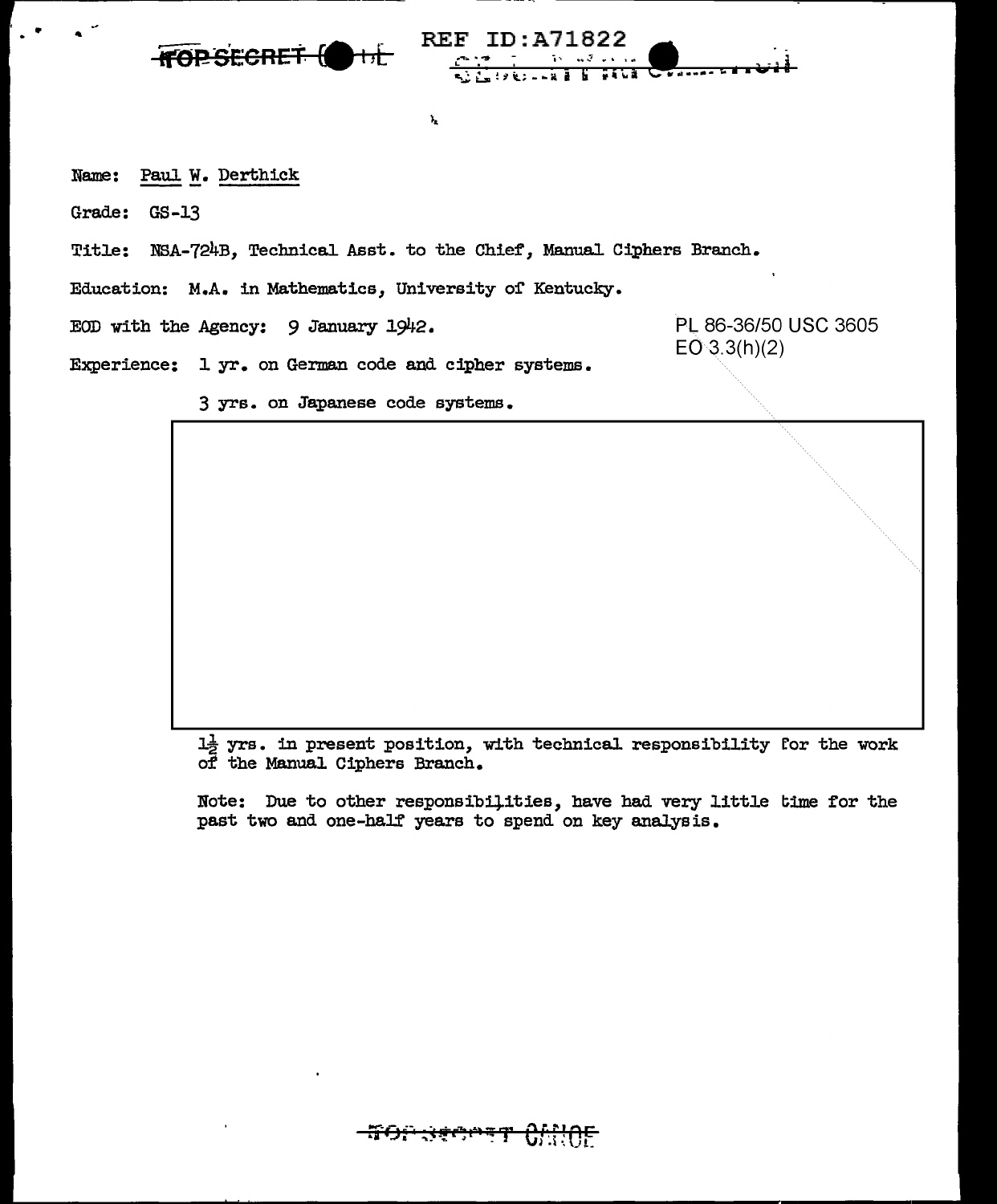., REF ID:A71822 **rroP SECRET CAN 89 'f,** , .. .; - .. - No previous experience in Agency: Jean Engle - GS-4<br> $B.A.$  - Westhampton - English. In Agency -  $8$  months "U" St. - TA In Section - 2 months Coleridge - clerical, under direct supervision.. Harold Cawthorne - GS-5 B.A. - Economics. In Agency -  $9$  months "U" St. - TA In Section - 4 months Dip key - clerical and statistical, under direct supervision. Lillian Spearman - GS-5 PL 86-36/50 USC 3605 B.A. - Howard - Language. EO 3.3(h)(2) In Agency - 13 months "U" St.  $-$  TA In Section - 7 months Dip key - clerical and statistical, under direct supervision. Anne Decelle - GS-7 High School. In Agency - 2 years "U" St. In Section - 22 months Coleridge, Dip - clerical and statistical, under supervision. Gordon Partridge - 2nd Lt., USAF B.S. - General Science. In Agency - 6 months "U" St.  $-$  TA In Section - 2 weeks Coleridge reading course - clerical, under direct super vision. t

Ŧ  $\mathcal{C}$ 

**EXP SECRET CANOE**